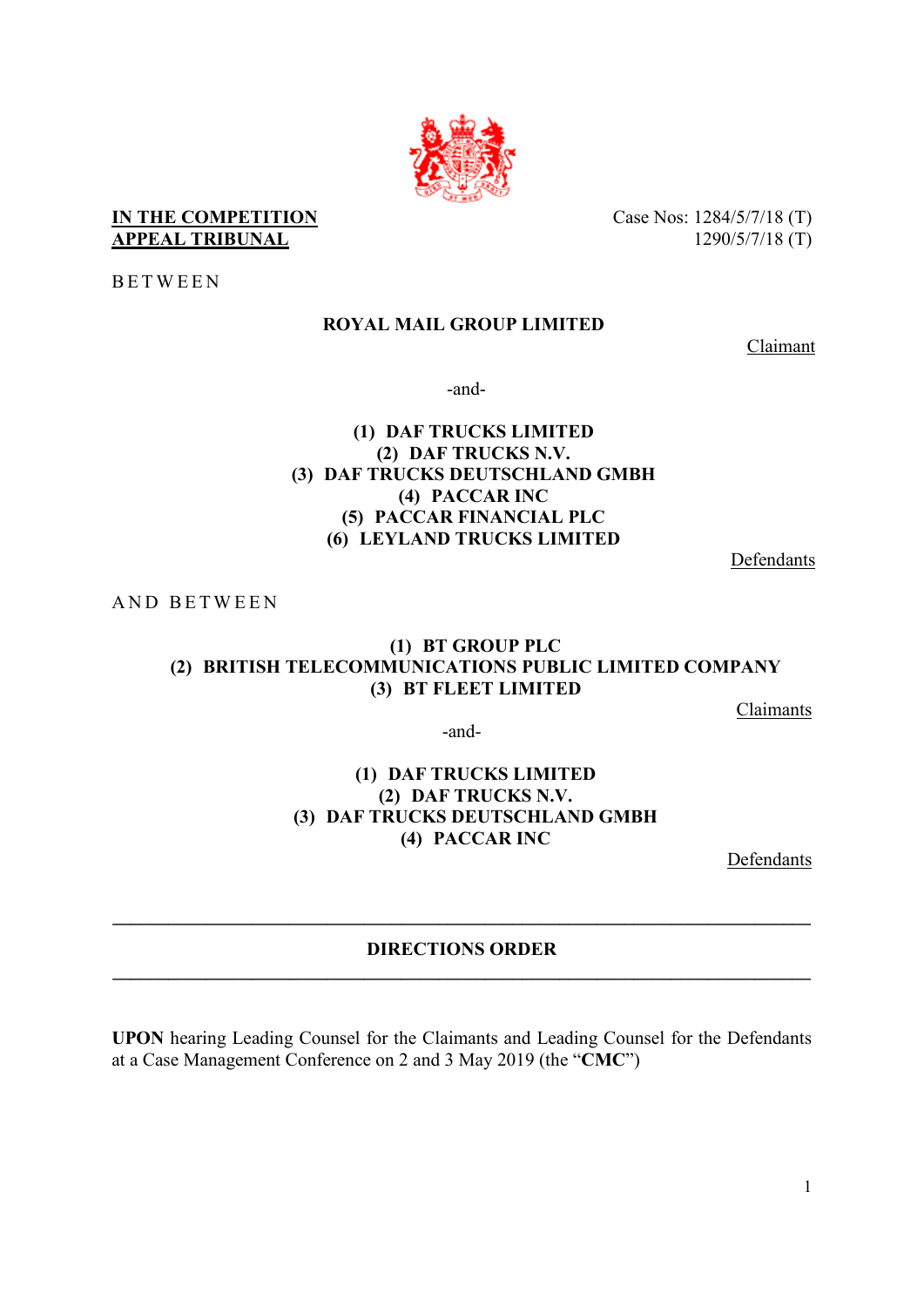**AND UPON** the following definitions applying for the purposes of this Order:

- "**Applicant**" means Claimants or Defendants.
- The **"Royal Mail Proceedings"** means the claim bearing case number 1284/5/7/18(T). References to **"Royal Mail**" are to the Claimant and references to the "**Royal Mail Defendants**" are to the defendants in that claim;
- The "**BT Proceedings**" means the claim bearing case number 1290/5/7/18(T). References to "**BT**" are to the Claimants and references to the "**BT Defendants**" are to the defendants in that claim;
- "**Confidentiality Ring Orders**" means the Orders of Mr Justice Roth in the Royal Mail Proceedings and the BT Proceedings, each dated 18 December 2018;
- "**The Claimants**" means Royal Mail and BT and "**The Defendants**" means the Royal Mail Defendants and the BT Defendants;
- The "**Defence Documents**" means the documents which are specifically relied upon in support of the factual averments or denials made by: (A) the Royal Mail Defendants in their Re-Amended Defence in the Royal Mail Proceedings; and/or (B) the BT Defendants in their Amended Defence in the BT Proceedings and which are readily available to the applicable Defendants;
- "**Settlement Decision**" means the European Commission's Decision dated 19 July 2016 in Case AT.39824 – Trucks;
- "**Scania Decision**" means the European Commission's Decision dated 27 September 2017 in Case AT.39824 – Trucks;
- "**Recitals Schedule**" means the schedule produced by the Claimants pursuant to paragraph 10 of the Order of the Tribunal dated 19 December 2018;
- The "**Other Trucks Claims**" means the claims in Cases 1291/5/7/18 (T) *(Ryder Limited and Another v MAN SE and Others*), 1293/5/7/18 (T) *(Veolia Environment S.A. and Others v Fiat Chrysler Automobiles N.V. and Others),* 1292/5/7/18 (T) *(Suez Groupe SAS and Others v Fiat Chrysler Automobiles N.V. and Others),*  1294/5/7/18 (T) *(Wolseley UK Limited and Others v Fiat Chrysler Automobiles N.V. and Others)* and 1295/5/7/18 (T) (*Dawsongroup plc and Others v DAF Trucks N.V. and Others*).
- "**Outer Confidentiality Rings**" means individuals permitted to access Outer Confidentiality Ring Information on the terms set out in Part C of the Schedule to the Confidentiality Ring Orders.
- "**VSW Confidentiality Ring Orders**" means the confidentiality ring orders in cases 1293/5/7/18 (T) and 1292/5/7 (T) dated 18 April 2019 and in case 1294/5/7/18 (T) dated 18 December 2018 (each as amended).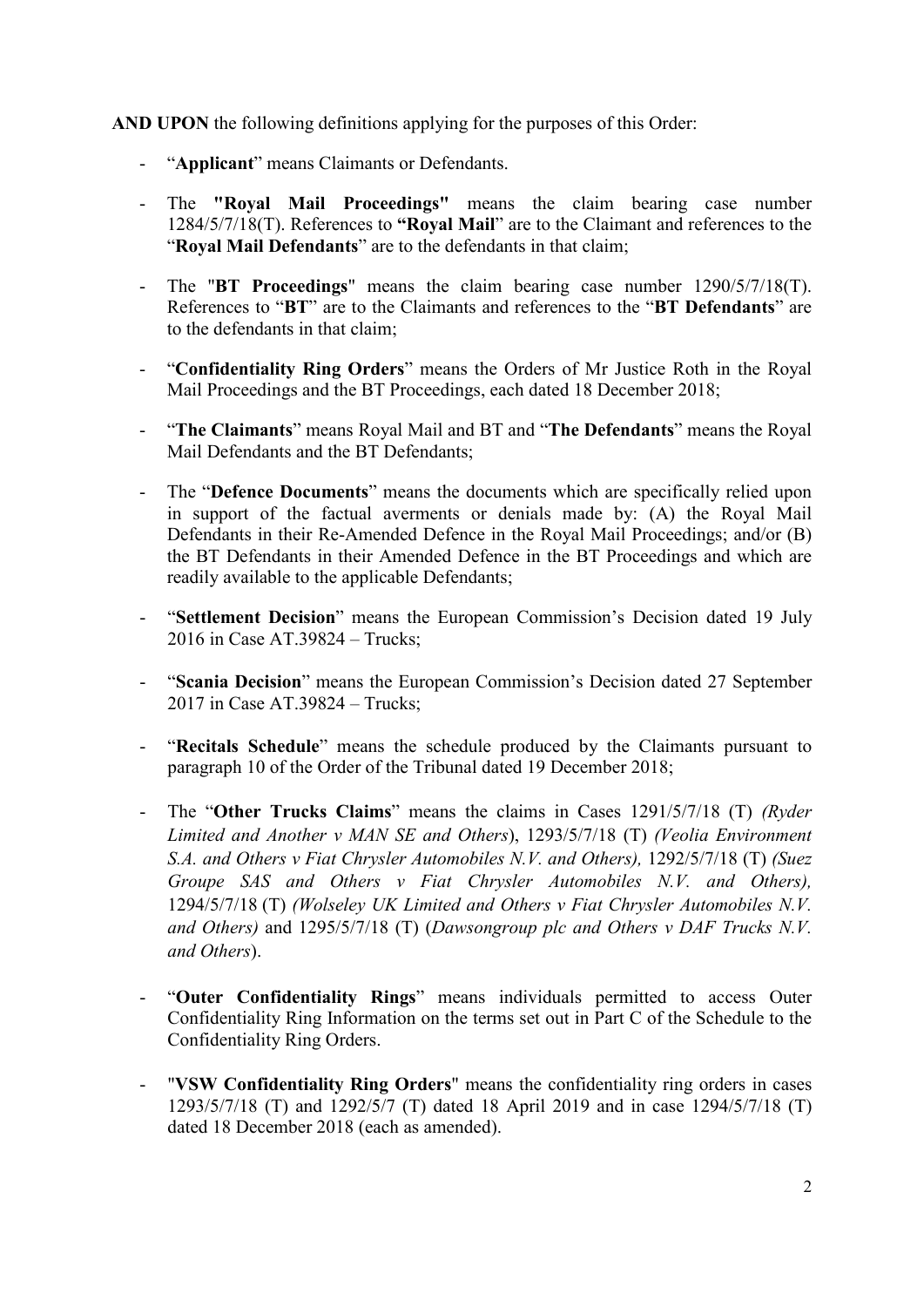- "**VSW Inner Confidentiality Rings**" means the confidentiality rings constituted of individuals permitted to access confidential information pursuant to, and on the terms set out in Part C of the Schedule to, the VSW Confidentiality Ring Orders.

# **IT IS ORDERED THAT**

### **Disclosure of the Scania Decision**

1. Scania shall prepare a consolidated provisional non-confidential version of the Scania Decision incorporating the redactions of each of the Addressee Defendants and disclose it into the Outer Confidentiality Rings by 31 May 2019.

#### **Disclosure and identification of documents by the Defendants**

- 2. By no later than 31 May 2019 the Defendants shall in the case of the Defence Documents:
	- (a) Identify the Defence Documents by disclosure identification number (as applicable);
	- (b) Disclose the Defence Documents which have not so far been disclosed in the Royal Mail Proceedings and the BT Proceedings and which are readily available to the applicable Defendants; and
	- (c) When providing the document identification numbers in paragraph 2(a) above and the disclosure in paragraph 2(b) above, the applicable Defendants will provide an explanation as to which of the paragraphs of the Re-Amended Defence in the Royal Mail Proceedings and the Amended Defence in the BT Proceedings each of the document identification numbers and disclosed documents relates to.

### **Liability of Non-Addressee Defendants**

- 3. By 31 May 2019, the Defendants may (if so advised) file and serve amended versions of their pleadings on the liability of Non-Addressee Defendants.
- 4. To the extent that any Non-Addressee Defendant has admitted that it was aware of the fact of some or all of the infringement admitted by the Addressee Defendants, such Defendant(s) shall by 31 May 2019 file and serve amended versions of their pleadings on the liability of Non-Addressee Defendants particularising the basis of any such plea (if not already provided) including:
	- (a) The times at which the relevant Defendant was so aware;
	- (b) The identity of the individual(s) who were so aware and the positions they held at the relevant Defendant.

#### **Amendments to statements of case**

5. By 28 June 2019 the Claimants shall, if so advised, provide the Defendants with BT's draft Re-Amended Particulars of Claim and Royal Mail's draft Re-Re-Amended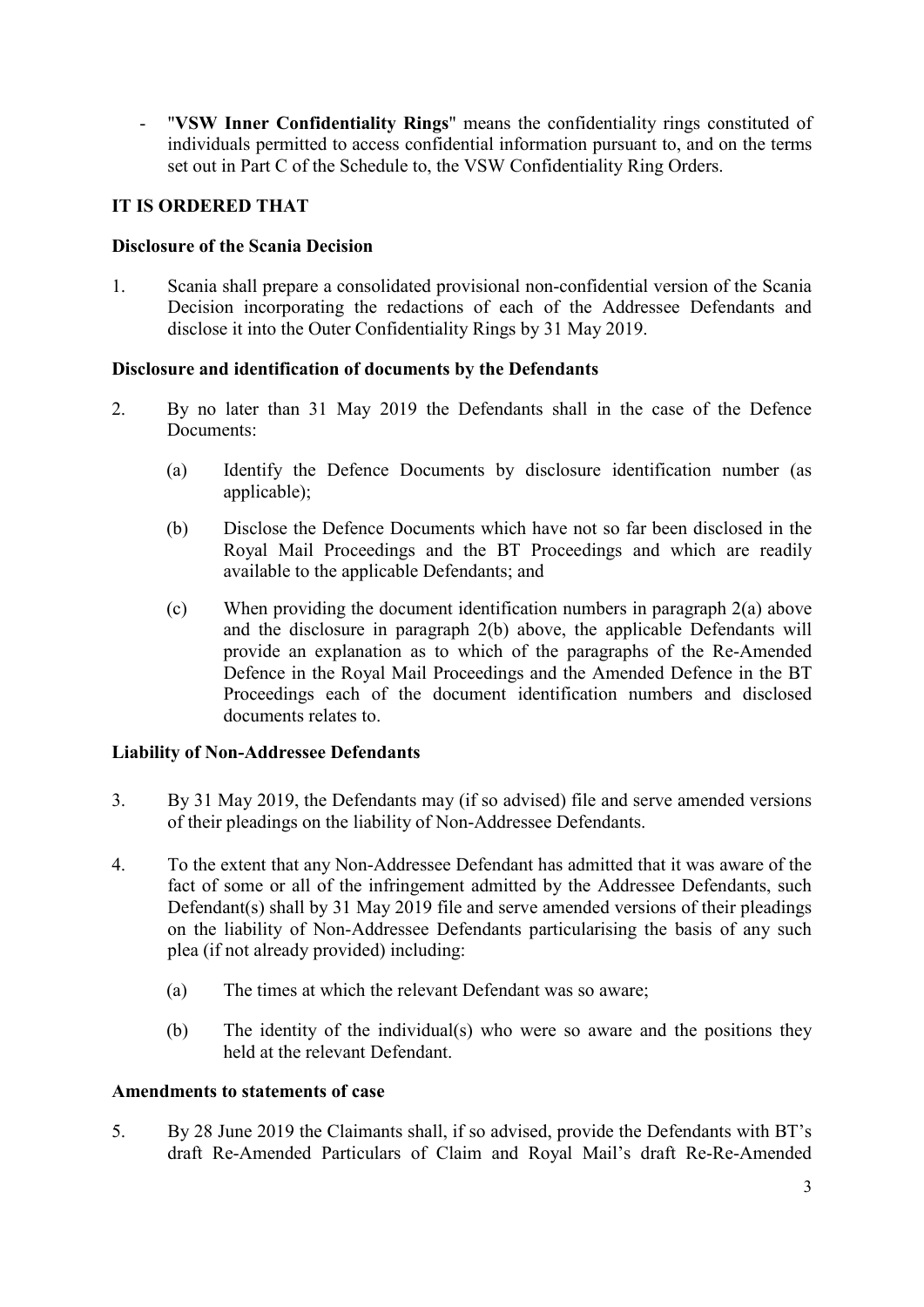Particulars of Claim (as applicable) in light of the disclosed version of the Scania Decision (the "**Draft Further Amended Particulars of Claim**").

- 6. If the Claimants provide the Defendants with the Draft Further Amended Particulars of Claim:
	- (a) By 19 July 2019, the Defendants shall confirm whether they consent to the proposed amendments pursuant to CPR 17.1(2)(a). If the Defendants (or any of them) do not consent, the Defendant(s) shall provide reasons for withholding consent.
	- (b) If the Defendants consent to the amendments sought, the Claimants shall file at the Tribunal their Further Amended Particulars of Claim within 7 days of receipt of consent.
	- (c) To the extent that the Defendants do not consent to the amendments sought, the Claimants may make an application to the Tribunal for permission to amend their Particulars of Claim within 14 days of consent being withheld.
	- (d) The Defendants shall make any consequential amendments to their pleadings by the later of: (i) 4 October 2019, or (ii) if they do not provide consent pursuant to paragraph 6(a) above, within 28 days of the grant by the Tribunal of permission (if it is forthcoming).
	- (e) The Claimants shall each (if so advised) file and serve a Re-Amended Reply (or Amended Replies, as they case may be) within 28 days of service of the Defendants' amended pleadings.

### **Preliminary Issue**

- 7. There shall be a trial (in these claims together with the Other Trucks Claims) of the preliminary issue relating to the binding nature of certain recitals in sections 3, 4 and 7 of the Settlement Decision.
- 8. The parties shall write to the Tribunal by 31 May 2019 to set out:
	- (a) if agreed between the parties, the precise wording on the preliminary issue;
	- (b) if not agreed between the parties, the precise wording on the preliminary issue sought by each of the parties.
- 9. A hearing of the preliminary issue shall be listed for 3, 5 and 6 December 2019. In preparation for the said preliminary issues trial:
	- (a) By 19 July 2019, the Claimants, together with the claimants in the Other Truck Claims shall file and serve a table of recitals or parts of recitals, in the Settlement Decision upon which they wish to rely, which are not admitted by one or more Addressee Defendants, and which they contend are binding on the Addressee Defendants (the "**Table**"). That said table shall contain columns corresponding to each Addressee Defendant (or, where appropriate, each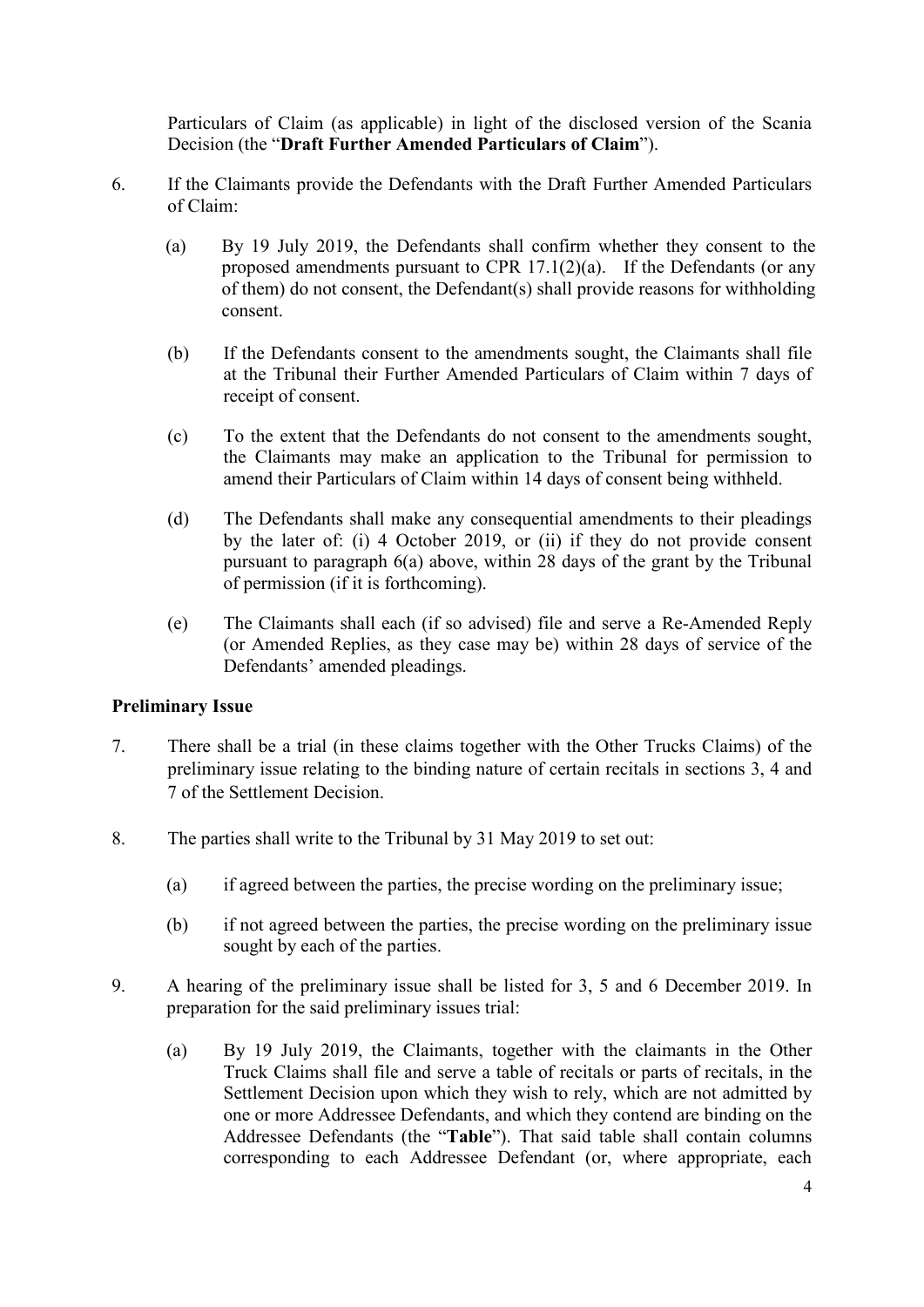group thereof) in which the said Defendants can set out their own positions (the "**Defendant Columns**").

- (b) By 20 September 2019, the Addressee Defendants shall file and serve a version of the Table in which the Addressee Defendants set out in the Defendant Columns their respective positions on whether each Recital or part of Recital included in the Table is binding on them.
- (c) By 18 October 2019, the Claimants shall be at liberty to file and serve a pleading pertaining to the preliminary issue.
- (d) By 8 November 2019, the Addressee Defendants shall file and serve a pleading in response to the pleading at paragraph 9(c) above.
- (e) The parties shall file and serve skeleton arguments by no later than 1 week prior to the said hearing.

### **Confidentiality**

- 10. By 3 May 2019, Royal Mail shall provide to representatives of the claimants in cases 1293/5/7/18 (T), 1292/5/7 (T) and 1294/5/7/18 (T) ("**VSW**") who are within the VSW Inner Confidentiality Rings a copy of Royal Mail's current Particulars of Claim.
- 11. By 10 May 2019, the Defendants shall provide the Claimants with a list of documents referred to in the Claimants' respective current Particulars of Claim which should retain the protection of confidentiality provided by the terms of the Confidentiality Ring Orders.
- 12. The Claimants shall be at liberty to provide VSW and the claimants in case 1291/5/7/18(T) with copies of their respective current Particulars of Claim which have been redacted to the extent necessary to protect the confidential information identified by the Defendants in accordance with paragraph 11 above.

#### **Further case management conference**

13. A further Case Management Conference is to be listed for 6 and 7 February 2020.

#### **Extension of time limits**

14. The parties may agree to extend any time period in this Order for a period or periods of up to 28 days in total without reference to the Tribunal, provided that this does not affect the date given for any case or costs management conference or other court hearing or pre-trial review or the date of the trial. The parties shall notify the Tribunal in writing of the expiry date of any such extension. Paragraph 34 of the Order of 21- 22 November 2018 is revoked.

#### **Costs**

15. The Defendants shall pay Royal Mail and BTs' costs arising from and occasioned by the Defendants' pleading concerning applicable foreign law, to be assessed if not agreed.